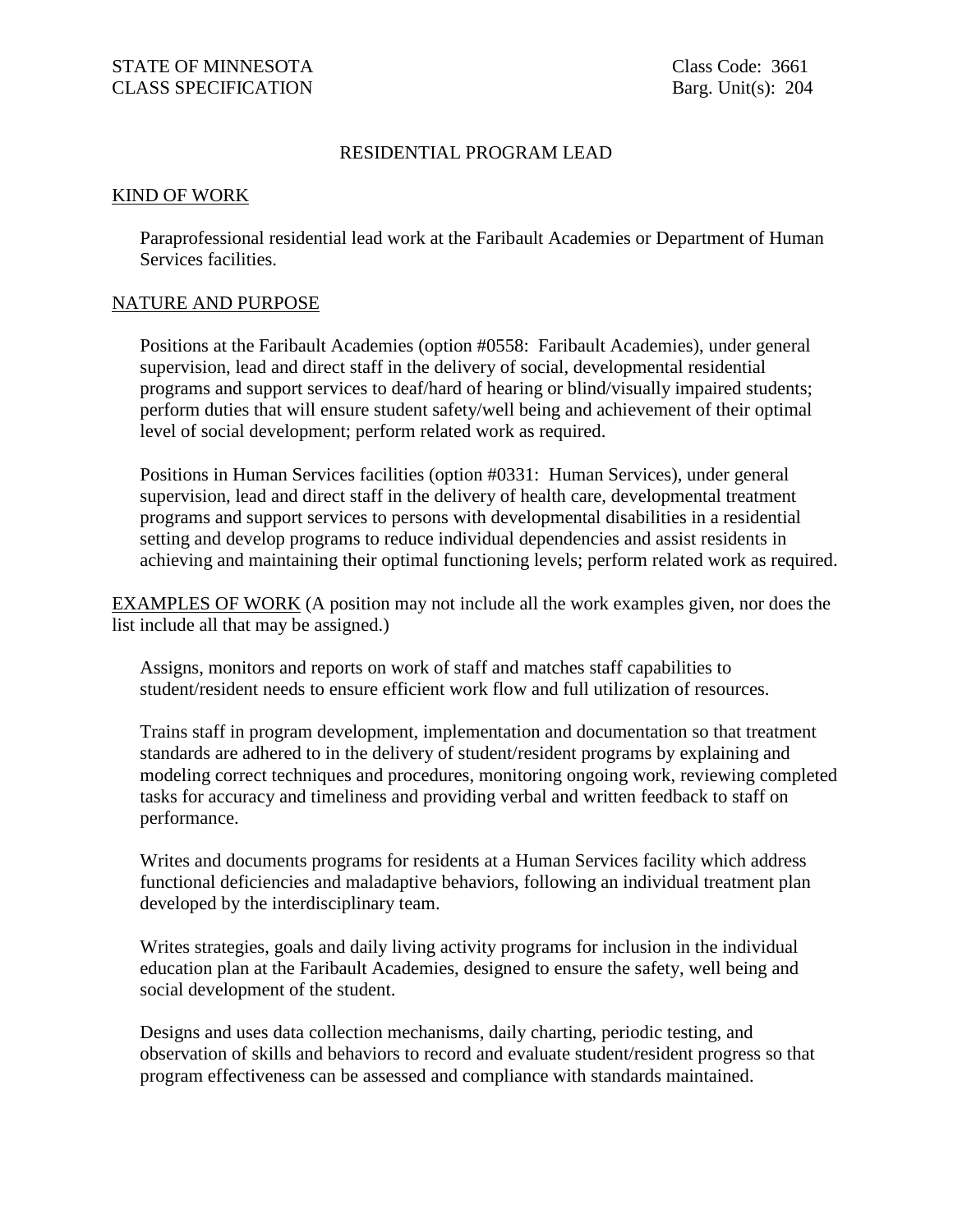Determines the need for, and obtains, supplies and equipment so that medical, programming and housekeeping functions can be performed by periodically checking stock levels and condition of equipment and submitting written requisitions for necessary items and repairs.

Schedules and conducts recreational activities for students/residents to provide physical exercise and to develop social and leisure-time skills through participation in group activities and in community events.

## Faribault Academies:

Communicates with deaf/hard of hearing or blind/visually impaired students to help identify physical, emotional and daily living needs by using appropriate sign language or ASL or Braille.

## Department of Human Services:

Preserves the safety and sanitation of the unit, its staff and residents to comply with licensure standards and legal requirements by regularly investigating the work site and eliminating hazards, conducting periodic emergency and evacuation drills, training staff in emergency procedures and making scheduled security checks of doors and windows.

Provides for the physical health of residents so that development is not impeded by illness or injury by performing, or supervising, feeding, bathing, grooming, administering oral medications and treatments, monitoring vital signs and intervening in situations which are physically hazardous to residents.

## KNOWLEDGE, SKILLS AND ABILITIES REQUIRED

Knowledge of:

Institution policies and procedures, including emergency procedures, sufficient to instruct others in their implementation.

Internal requisitioning process sufficient to obtain needed supplies, equipment and repair services.

Behavior modification principles and techniques sufficient to train and direct others in their implementation and documentation.

Safety and sanitation regulations and standards sufficient to ensure compliance in the workplace.